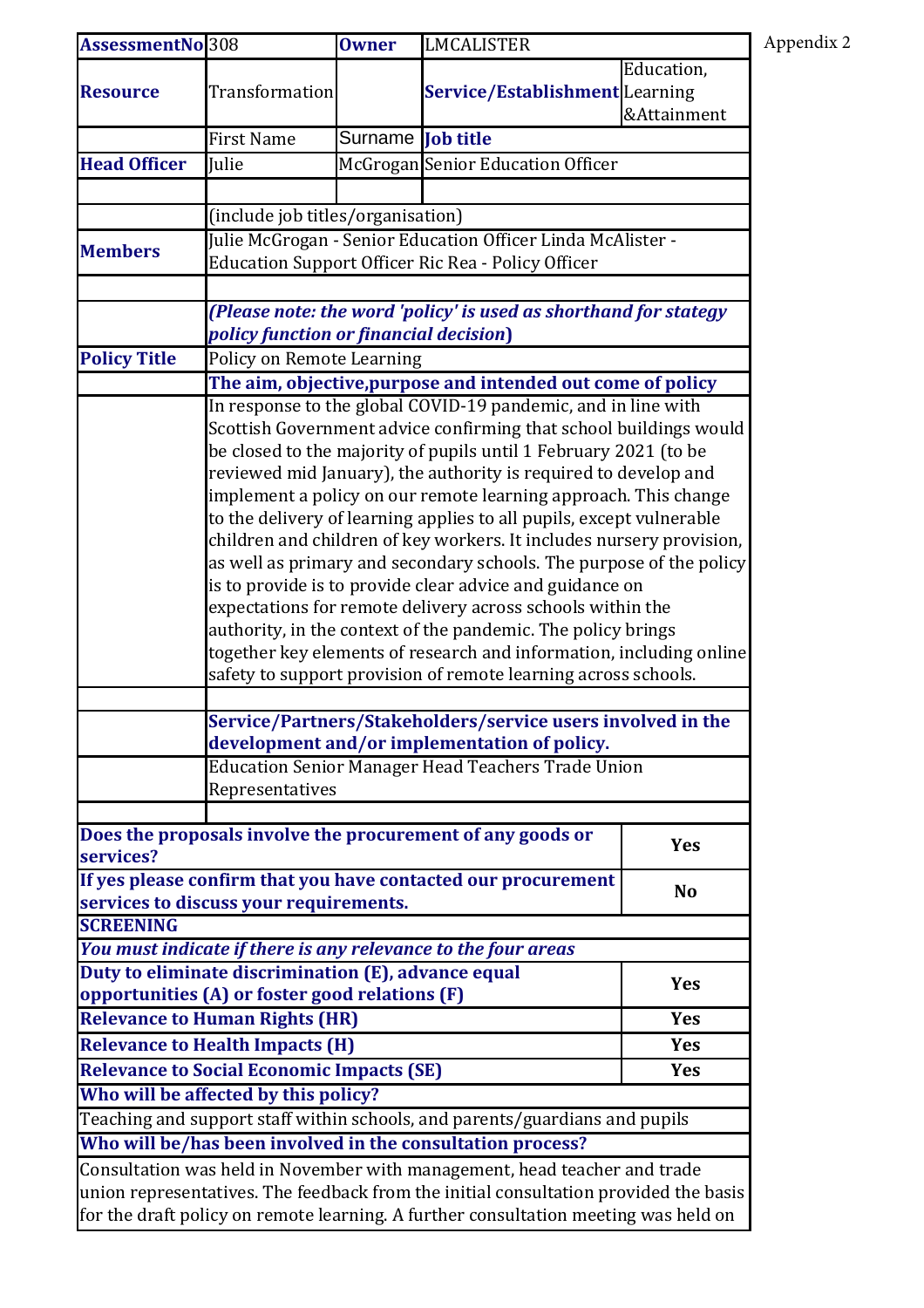14 January and further feedback received will be considered and incorporated as appropriate within the policy. A final draft of the policy will be considered by the Local Negotiating Committee for Teachers and adjustments made as appropriate. The LNCT will consider the policy and consultation undertaken and agree to implement or otherwise.

**Please outline any particular need/barriers which equality groups may have in relation to this policy list evidence you are using to support this and whether there is any negative impact on particular groups.**

|                                               | <b>Needs</b>                                                                                                                               | <b>Evidence</b>                                                                                                                                                                                                                                                                                                                            | Impact                                                                                                                                                                                                                                                                                                 |
|-----------------------------------------------|--------------------------------------------------------------------------------------------------------------------------------------------|--------------------------------------------------------------------------------------------------------------------------------------------------------------------------------------------------------------------------------------------------------------------------------------------------------------------------------------------|--------------------------------------------------------------------------------------------------------------------------------------------------------------------------------------------------------------------------------------------------------------------------------------------------------|
| Age                                           | <b>Scottish Social</b><br><b>Attitude Survey</b><br>indicates that older<br>people may be less<br>digital literate than<br>younger people. | Recent statistics<br>show that 35% of<br>employees within<br>educational services<br>are aged 50 or<br>above.                                                                                                                                                                                                                              | A range of support<br>including training<br>courses, mentor<br>support and<br>accessibility to other<br>support to feel<br>confident in<br>delivering online<br>learning. An<br>employee should<br>discuss individual<br>concerns with their<br>line manager.                                          |
| <b>Cross Cutting</b>                          |                                                                                                                                            |                                                                                                                                                                                                                                                                                                                                            |                                                                                                                                                                                                                                                                                                        |
| <b>Disability</b>                             | Council has an<br>anticipatory duty to<br>ensure that disabled<br>people can access<br>services                                            | <b>Scottish Government</b><br>advice that those<br>with underlying<br>health conditions<br>are at greater risk,<br>many of those could<br>have a disability<br>under the Equalities<br>Act 2010 requiring<br>reasonable<br>adjustments to be<br>made. Current<br>statistic show that<br>2.10% of the<br>workforce identify<br>as disabled. | There is an<br>opportunity to<br>ensuring that<br>Councils<br>Communicating<br>Effectively guide is<br>followed, supporting<br>staff and service<br>users                                                                                                                                              |
| <b>Social &amp; Economic</b><br><b>Impact</b> | We need to protect<br>disadvantaged<br>children and families                                                                               | Evidence shows that<br>some groups are<br>likely to suffer more<br>economically during<br>lockdown, for<br>example, single<br>parents, BAME<br>groups, severely<br>disabled people,<br>people under 30                                                                                                                                     | A provision of<br>enhanced support to<br>children classified as<br>vulnerable as beeh<br>established with<br>provision of learning<br>within the school<br>provided during the<br>pandemic. There has<br>also been an<br>enhanced level of<br>contact and<br>communication with<br>families classes as |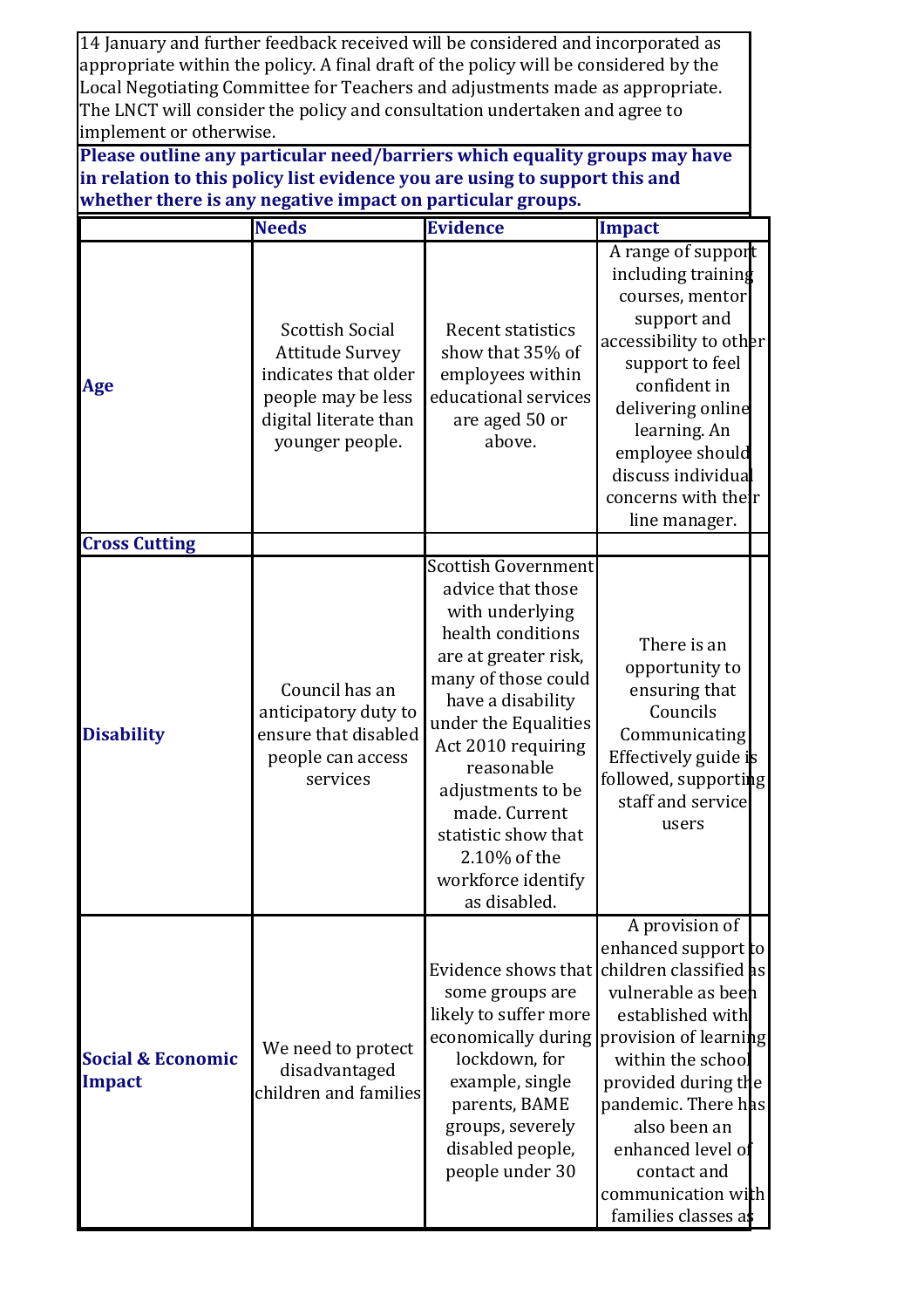|                        |                                   |                                     | vulnerable with an                           |
|------------------------|-----------------------------------|-------------------------------------|----------------------------------------------|
|                        |                                   |                                     | integrated approach                          |
|                        |                                   |                                     | with relevant                                |
|                        |                                   |                                     | services including                           |
|                        |                                   |                                     | health.                                      |
|                        |                                   |                                     | Strategic HR has                             |
|                        |                                   |                                     | provided advice and                          |
|                        |                                   |                                     | guidance to head<br>teachers on              |
|                        |                                   |                                     |                                              |
|                        |                                   | <b>Recent statistics</b>            | flexibility required<br>within working       |
|                        |                                   | show that the                       | arrangements to                              |
|                        |                                   | gender split within                 | support staff with                           |
|                        | Workforce within                  | Education is 81%                    | childcare                                    |
|                        | Education, learning               | female and 19%                      | arrangements. An                             |
| <b>Sex</b>             | and Attainment is                 | male. Research                      | employee should                              |
|                        | predominantly                     | indicates that the                  | discuss individua                            |
|                        | female.                           | caring responsibility               | concerns with thelr                          |
|                        |                                   | is predominantly                    | line manager and                             |
|                        |                                   | undertaken by                       | any potential impact                         |
|                        |                                   | females.                            | will be on a case by                         |
|                        |                                   |                                     | case basis with a                            |
|                        |                                   |                                     | solution focused                             |
|                        |                                   |                                     | approach which                               |
|                        |                                   |                                     | supports caring                              |
|                        |                                   |                                     | responsibilities.                            |
| <b>Gender Reassign</b> |                                   |                                     |                                              |
|                        |                                   |                                     |                                              |
|                        |                                   |                                     | The health and                               |
|                        |                                   |                                     | wellbeing of its                             |
|                        |                                   |                                     | employees is always                          |
|                        |                                   |                                     | a priority for the<br>council, especially in |
|                        |                                   |                                     | these unprecedented                          |
|                        |                                   |                                     | times. The policy                            |
|                        |                                   |                                     | provides links to the                        |
|                        |                                   | Evidence would                      | Wellbeing page on                            |
|                        | Mental and physical<br>health are | suggest that there                  | the intranet which                           |
|                        | interrelated, when                | are particular<br>challenges around | provides a range of                          |
| <b>Health</b>          | assessing impacts                 | mental health that                  | support on offer and                         |
|                        | we need to be aware               | have been                           | individual concerris                         |
|                        | of this                           | heightened during                   | can be discussed                             |
|                        |                                   | the pandemic                        | with line manager.                           |
|                        |                                   |                                     | recovery strategies                          |
|                        |                                   |                                     | are in place aiming                          |
|                        |                                   |                                     | to mitigate some of<br>the impact on         |
|                        |                                   |                                     | attainment,                                  |
|                        |                                   |                                     | achievement,                                 |
|                        |                                   |                                     | inclusion and                                |
|                        |                                   |                                     | wellbeing.                                   |
|                        | Article 8 of the                  | <b>Equality and Human</b>           | The policy will                              |
| <b>Human Rights</b>    | European<br>Convention of         | Rights<br>considerations cross      | support educational<br>learning during the   |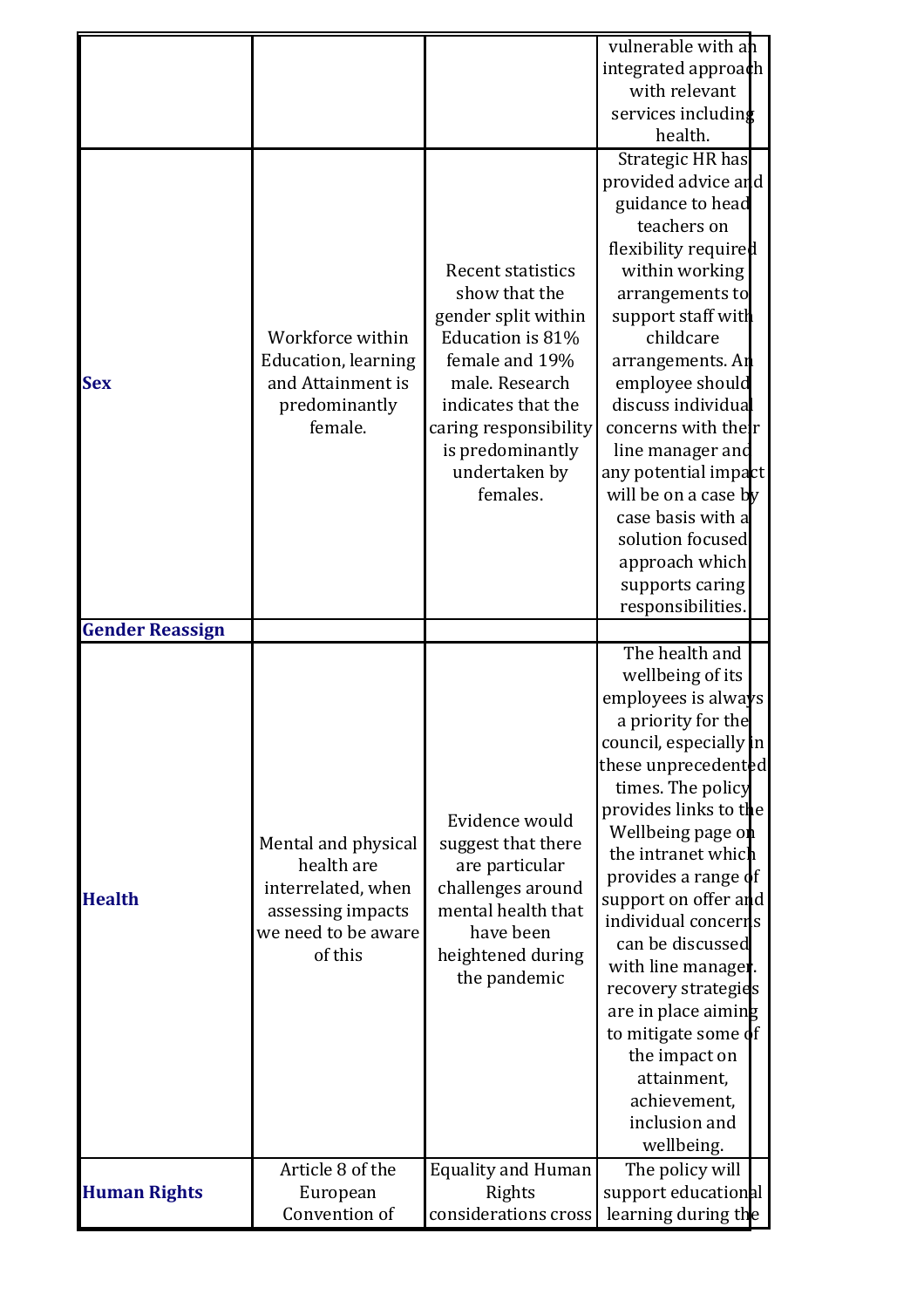|                                                   | Human Rights<br>(ECHR) protects<br>right to respect for<br>your private and<br>family life, this is<br>interpreted very<br>broadly by the<br>Courts and is<br>relevant to<br>education                                               | cut; adopting a<br>human rights<br>perspective can help<br>us design and<br>deliver better<br>services                                                                                                                                                            | COVID-19 pandemic.                                                                                                                                                                                                                                                                                                                                                                                                                                                                                                                                                                                                                                                                                                           |
|---------------------------------------------------|--------------------------------------------------------------------------------------------------------------------------------------------------------------------------------------------------------------------------------------|-------------------------------------------------------------------------------------------------------------------------------------------------------------------------------------------------------------------------------------------------------------------|------------------------------------------------------------------------------------------------------------------------------------------------------------------------------------------------------------------------------------------------------------------------------------------------------------------------------------------------------------------------------------------------------------------------------------------------------------------------------------------------------------------------------------------------------------------------------------------------------------------------------------------------------------------------------------------------------------------------------|
| <b>Marriage &amp; Civil</b><br><b>Partnership</b> |                                                                                                                                                                                                                                      |                                                                                                                                                                                                                                                                   |                                                                                                                                                                                                                                                                                                                                                                                                                                                                                                                                                                                                                                                                                                                              |
| <b>Pregnancy &amp;</b><br><b>Maternity</b>        | Risk assessments<br>are required to be<br>undertaken for<br>pregnant employees<br>to mitigate any<br>health and safety<br>risks within the<br>workplace and to<br>ensure that it is safe<br>for the employee to<br>continue working. | <b>Recent statistics</b><br>show that the<br>gender split within<br>Education is 81%<br>female and 19%<br>male. This is due to<br>the influence of<br>occupational<br>segregation and is a<br>trend that is<br>apparent across<br>public sector<br>organisations. | Guidance and advice<br>on undertaking risk<br>assessments have<br>been provided to<br>line managers and<br>reasonable<br>adjustments are<br>required to be made<br>to remove or<br>manage risks which<br>may include<br>alternative working<br>arrangements.<br>Remote learning<br>provides a platform<br>for digital teaching<br>without the need f <b>b</b> r<br>the teacher to be<br>physically present<br>with the pupils.<br>Guidance and advice<br>on undertaking risk<br>assessments for<br>pregnant employees<br>was provided to all<br>heads of<br>establishments. Ah<br>employee should<br>discuss individual<br>concerns with their<br>line manager and<br>further advice and<br>support is available<br>from HR. |
| <b>Race</b>                                       | We need to ensure<br>that services are<br>accessible for those<br>who do not have<br>English as a first<br>language, both<br>parents and                                                                                             | People from BAME<br>backgrounds are<br>more likely to be in<br>poverty than people<br>from white ethnic<br>groups                                                                                                                                                 | There is an<br>opportunity to<br>ensuring that<br>Councils<br>Communicating<br>Effectively guide is<br>followed, supporting                                                                                                                                                                                                                                                                                                                                                                                                                                                                                                                                                                                                  |